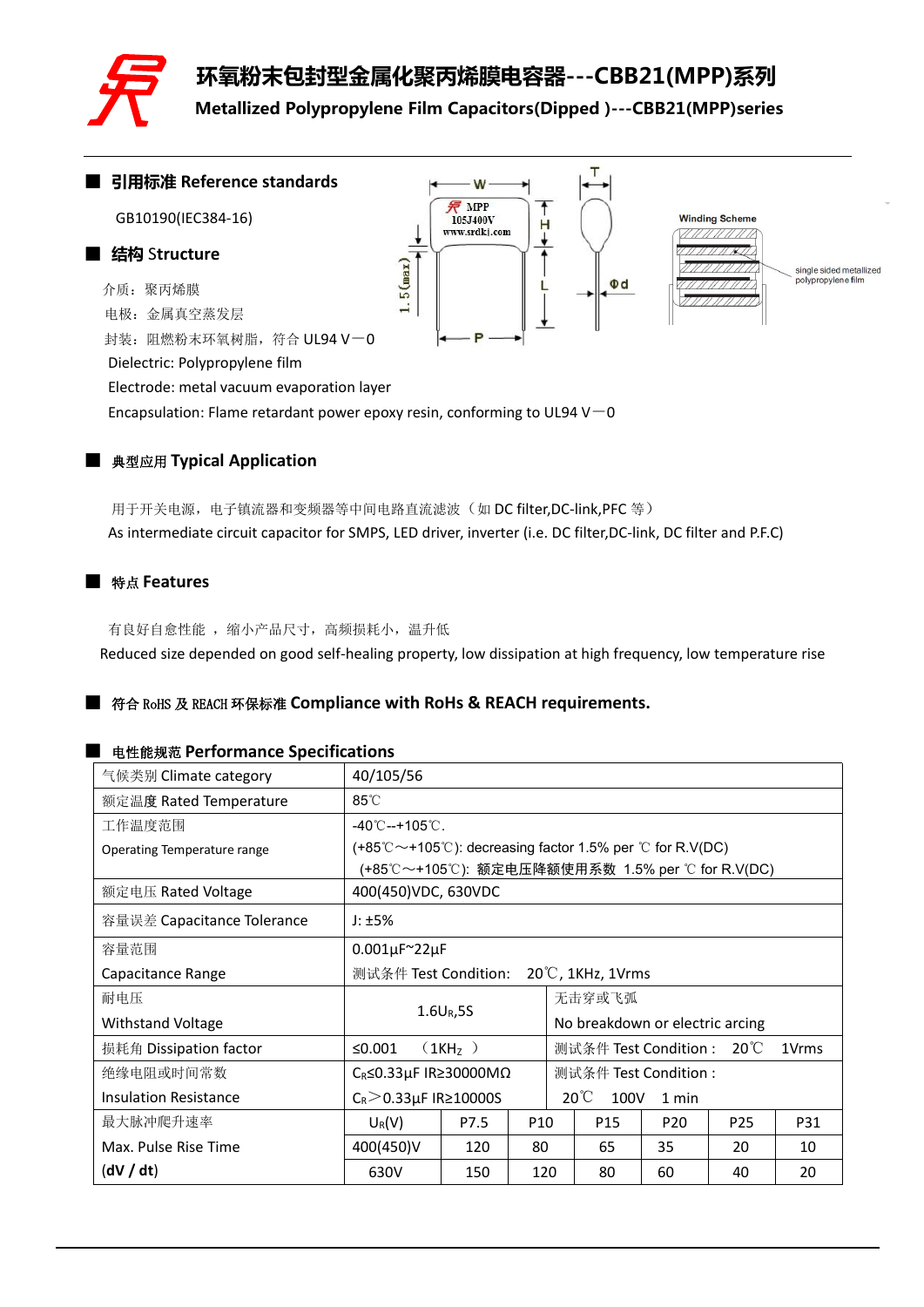

# ■ 电性能规范 **Performance Specifications**

| 稳态湿热                  | 温度 Temp.: 40±2 ℃            | 无可见损伤,标志清晰                                                   |
|-----------------------|-----------------------------|--------------------------------------------------------------|
| Steady-state          | 相对湿度 Humidity: 93%RH        | no visible damage, clear mark                                |
| Damp-heat Test        | 持续时间 Duration Time: 56 Days | 绝缘电阻 IR:≥ 额定值的 50%                                           |
|                       |                             | $IR \geq 50\%$ of Rated value                                |
|                       |                             | 容量变化 (相对初始值):                                                |
|                       |                             | Capacitance change (relative to the initial                  |
|                       |                             | value) : $\triangle C/C \leq \pm 5\%$                        |
|                       |                             | 损耗角增加 Dissipation factor:                                    |
|                       |                             | Rise ≤0.0020 (1KH <sub>z</sub> ), C <sub>R</sub> >1uF        |
| 耐久性试验                 | 温度 Temp.: +85℃,             | 绝缘电阻 Insulation Resistance                                   |
| <b>Endurance Test</b> | 电压 Voltage:                 | IR:≥ 额定值的 50%                                                |
|                       | 1.25 Times Rated Voltage    | $IR \geq 50\%$ of rated value                                |
|                       | 持续时间 Duration Time: 1000H   | 损耗角增加: ≤0.0040                                               |
|                       |                             | dissipation factor rise: $\leq 0.0040$                       |
|                       |                             | 容量变化(相对初始值): △C/C≤±10%                                       |
|                       |                             | Capacitance change                                           |
|                       |                             | (relative to the initial value): $\triangle$ C/C $\leq$ +10% |

# ■ 产品编码说明 **Part No. Description:**

18 位产品编码如下:

| 1 2 3 4 5 6 7 8 9 10 11 12 13 14 15 16 17 18                                                                                                                                                  |  |
|-----------------------------------------------------------------------------------------------------------------------------------------------------------------------------------------------|--|
| $\vert$ M $\vert$ P $\vert$ P $\vert$ 1 $\vert$ 0 $\vert$ 5 $\vert$ J $\vert$ 2 $\vert$ G $\vert$ 1 $\vert$ 9 $\vert$ 0 $\vert$ 7 $\vert$ 1 $\vert$ 4 $\vert$ 8 $\vert$ * $\vert$ * $\vert$ * |  |

| Digit 1-3   | 型号代码 Product series Code              | MPP= CBB21 series                                     |
|-------------|---------------------------------------|-------------------------------------------------------|
| Digit 4-6   | 标称容量 Rated Capacitance Value          | For example : $105 = 10 \times 10^5$ pF = $1.0 \mu$ F |
| Digit 7     | 容量偏差 Capacitance Tolerance            | $J=\pm 5\%$                                           |
| Digit 8-9   | 额定电压 Rated Voltage Code               | 2W=450VDC 2J=630VDC<br>2G=400VDC                      |
| Digit 10-15 | 外形尺寸 Dimensions Code                  |                                                       |
| Digit 16    | 线径代码 Line diameter code               | $6=0.6$ $8=0.8$ $1=1.0$                               |
| Digit 17-18 | 成型或内部识别码 Forming Type or Internal Use |                                                       |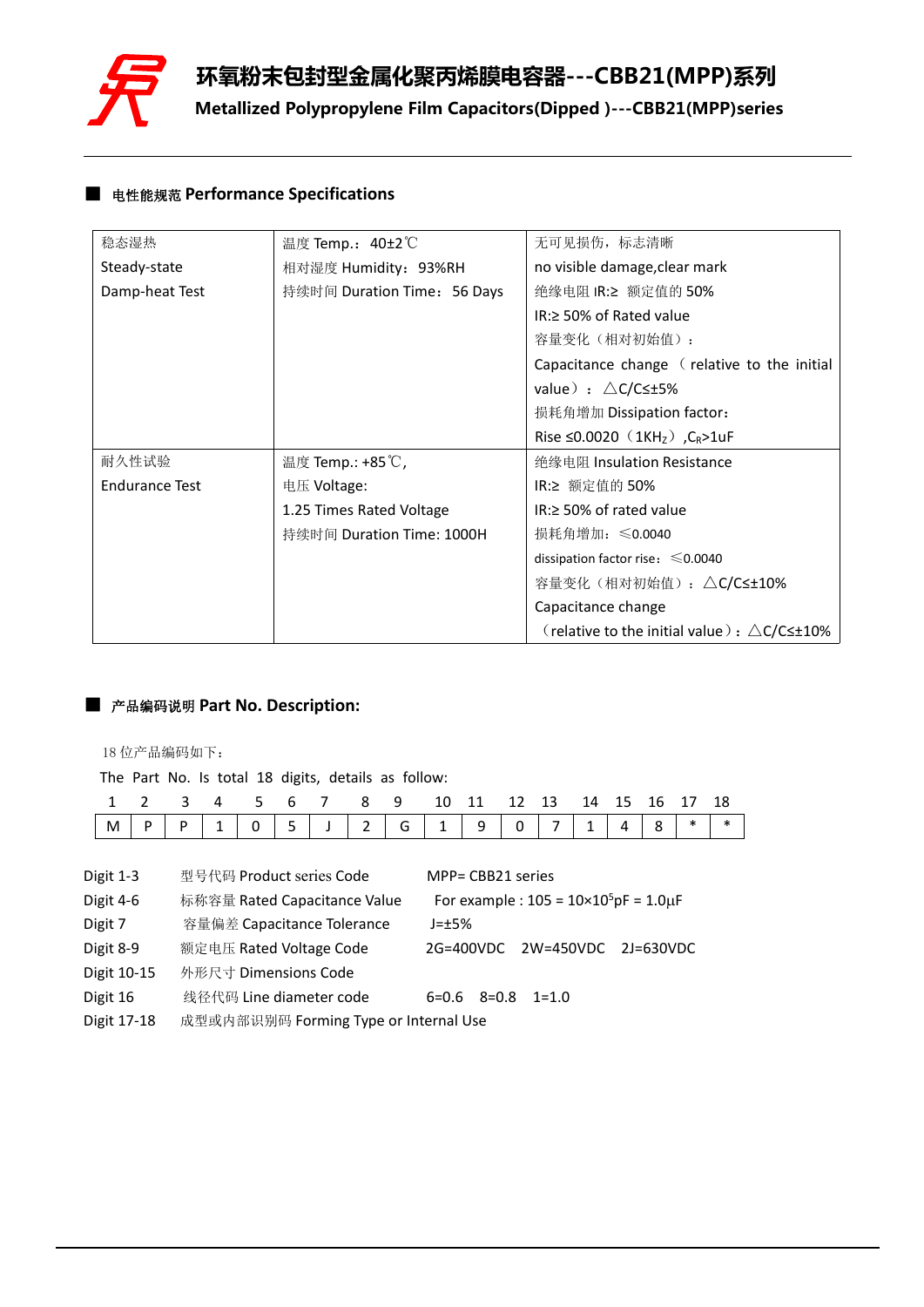

## ■ 料号明细及尺寸 **Part No. List and Dimensions**

| $U_R$ :400 (450) Vdc |               |                          |      |              |                   |       |        |  |  |  |
|----------------------|---------------|--------------------------|------|--------------|-------------------|-------|--------|--|--|--|
| 成品编码                 | 系列            | 容量                       |      |              | 尺寸 Dimension (mm) |       |        |  |  |  |
| Part No.             | <b>Series</b> | Capacitance<br>$(\mu F)$ | Wmax | <b>T</b> max | Hmax              | P±0.5 | d±0.05 |  |  |  |
| MPP823J##1004075**   | CBB21         | 0.082                    | 10   | 5.0          | 8.0               | 7.5   | 0.5    |  |  |  |
| MPP104J##1004075**   | CBB21         | 0.1                      | 10   | 5.5          | 8.5               | 7.5   | 0.5    |  |  |  |
| MPP124J##1004085**   | CBB21         | 0.12                     | 10   | 5.5          | 9.0               | 7.5   | 0.5    |  |  |  |
| MPP154J##1005085**   | CBB21         | 0.15                     | 10   | 6.0          | 9.5               | 7.5   | 0.5    |  |  |  |
| MPP184J##1005105**   | CBB21         | 0.18                     | 10   | 6.0          | 10.5              | 7.5   | 0.5    |  |  |  |
| MPP224J##1005105**   | CBB21         | 0.22                     | 10   | 6.5          | 11.5              | 7.5   | 0.5    |  |  |  |
| MPP274J##1006115**   | CBB21         | 0.27                     | 10   | 7.0          | 12.0              | 7.5   | 0.5    |  |  |  |
| MPP334J##1006135**   | CBB21         | 0.33                     | 10   | 7.5          | 14.0              | 7.5   | 0.5    |  |  |  |
| MPP394J##1007145**   | CBB21         | 0.39                     | 10   | 8.0          | 14.5              | 7.5   | 0.5    |  |  |  |
| MPP474J##1008155**   | CBB21         | 0.47                     | 10   | 9.0          | 15.5              | 7.5   | 0.5    |  |  |  |
| MPP124J##1304075**   | CBB21         | 0.12                     | 13   | 5.0          | 8.5               | 10    | 0.5    |  |  |  |
| MPP154J##1304075**   | CBB21         | 0.15                     | 13   | 5.5          | 8.5               | 10    | 0.5    |  |  |  |
| MPP184J##1304085**   | CBB21         | 0.18                     | 13   | 6.0          | 9.0               | 10    | 0.5    |  |  |  |
| MPP224J##1305085**   | CBB21         | 0.22                     | 13   | 6.5          | 10.5              | 10    | 0.5    |  |  |  |
| MPP274J##1305105**   | CBB21         | 0.27                     | 13   | 6.5          | 10.5              | 10    | 0.5    |  |  |  |
| MPP334J##1305115**   | CBB21         | 0.33                     | 13   | 7.5          | 12.5              | 10    | 0.5    |  |  |  |
| MPP394J##1306116**   | CBB21         | 0.39                     | 13   | 8.0          | 13.0              | 10    | 0.6    |  |  |  |
| MPP474J##1306136**   | CBB21         | 0.47                     | 13   | 7.5          | 14.5              | 10    | 0.6    |  |  |  |
| MPP564J##1307146**   | CBB21         | 0.56                     | 13   | 8.5          | 15.5              | 10    | 0.6    |  |  |  |
| MPP684J##1308156**   | CBB21         | 0.68                     | 13   | 9.5          | 16.0              | 10    | 0.6    |  |  |  |
| MPP824J##1308166**   | CBB21         | 0.82                     | 13   | 9.5          | 16.5              | 10    | 0.6    |  |  |  |
| MPP105J##1309176**   | CBB21         | 1.0                      | 13   | 10.5         | 18.5              | 10    | 0.6    |  |  |  |
| MPP474J##1905106**   | CBB21         | 0.47                     | 18   | 6.5          | 11.5              | 15    | 0.6    |  |  |  |
| MPP564J##1905106**   | CBB21         | 0.56                     | 18   | 6.5          | 12.0              | 15    | 0.6    |  |  |  |
| MPP684J##1906116**   | CBB21         | 0.68                     | 18   | 7.5          | 12.5              | 15    | 0.6    |  |  |  |
| MPP824J##1907128**   | CBB21         | 0.82                     | 18   | 8.5          | 13.0              | 15    | 0.8    |  |  |  |
| MPP105J##1907148**   | CBB21         | 1.0                      | 18   | 8.5          | 15.0              | 15    | 0.8    |  |  |  |
| MPP125J##1908148**   | CBB21         | 1.2                      | 18   | 9.0          | 15.5              | 15    | 0.8    |  |  |  |
| MPP155J##1908168**   | CBB21         | 1.5                      | 18   | 9.5          | 17.5              | 15    | 0.8    |  |  |  |
| MPP185J##1909178**   | CBB21         | 1.8                      | 18   | 10.0         | 18.0              | 15    | 0.8    |  |  |  |

说明 Note:

1. "##" 表示标称电压 "##" =Rated voltage 2G=400V, 2W=450V

2. "\*\*"表示内部特征码 "\*\*"=Internal use.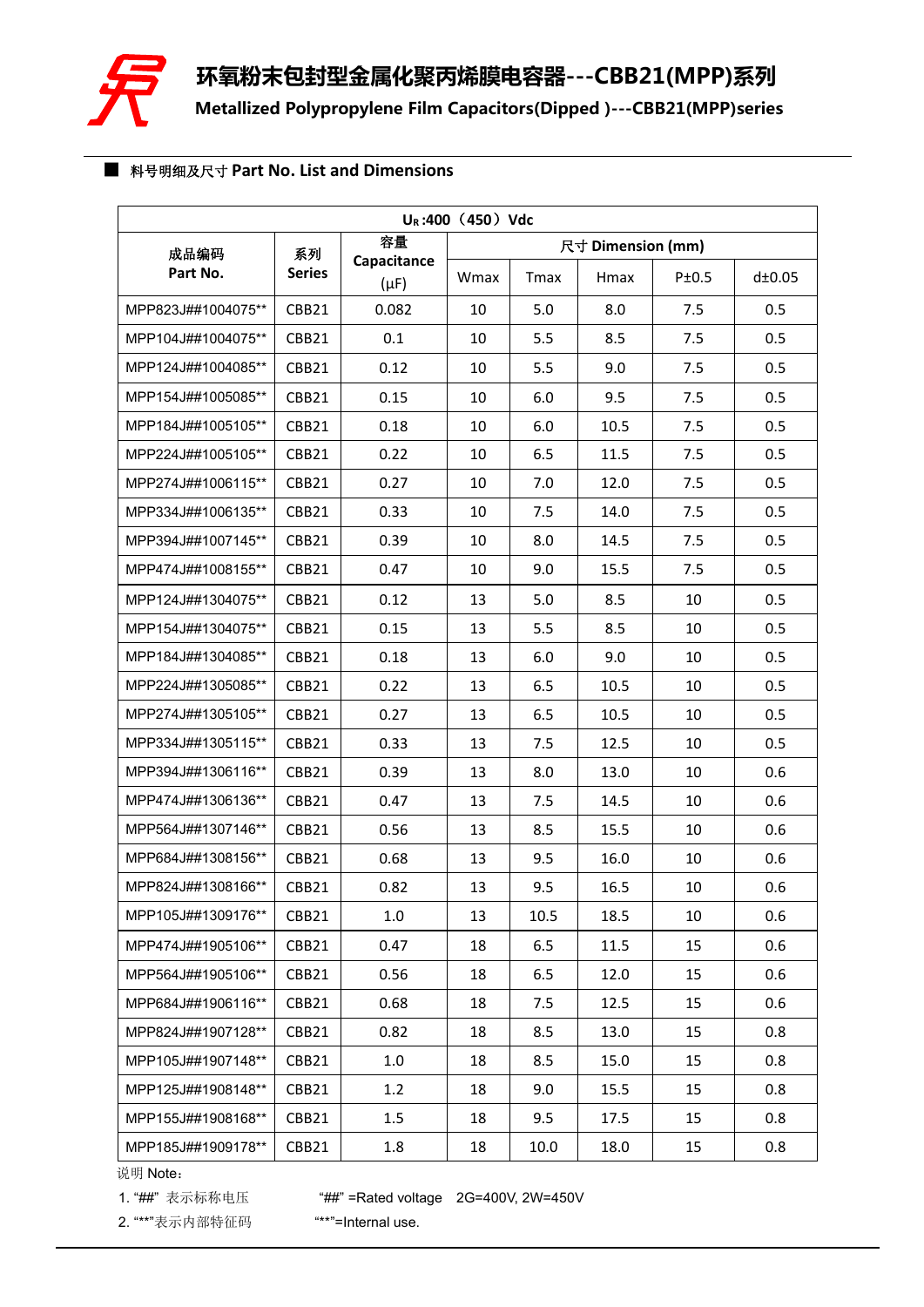

## ■ 料号明细及尺寸 **Part No. List and Dimensions**

| $U_R$ :400 (450) Vdc |               |                          |      |                   |      |       |        |  |  |  |
|----------------------|---------------|--------------------------|------|-------------------|------|-------|--------|--|--|--|
| 成品编码                 | 系列            | 容量                       |      | 尺寸 Dimension (mm) |      |       |        |  |  |  |
| Part No.             | <b>Series</b> | Capacitance<br>$(\mu F)$ | Wmax | <b>T</b> max      | Hmax | P±0.5 | d±0.05 |  |  |  |
| MPP225J##1910198**   | CBB21         | 2.2                      | 18   | 11.5              | 20.0 | 15    | 0.8    |  |  |  |
| MPP275J##1911218**   | CBB21         | 2.7                      | 18   | 12.0              | 22.0 | 15    | 0.8    |  |  |  |
| MPP335J##1912228**   | CBB21         | 3.3                      | 18   | 14.5              | 24.0 | 15    | 0.8    |  |  |  |
| MPP105J##2406116**   | CBB21         | 1.0                      | 23   | 7.5               | 12.5 | 20    | 0.6    |  |  |  |
| MPP125J##2407128**   | CBB21         | 1.2                      | 23   | 8.0               | 13.0 | 20    | 0.8    |  |  |  |
| MPP155J##2407148**   | CBB21         | 1.5                      | 23   | 8.5               | 15.0 | 20    | 0.8    |  |  |  |
| MPP185J##2408158**   | CBB21         | 1.8                      | 23   | 9.0               | 15.5 | 20    | 0.8    |  |  |  |
| MPP225J##2408178**   | CBB21         | 2.2                      | 23   | 9.0               | 17.5 | 20    | 0.8    |  |  |  |
| MPP275J##2409188**   | CBB21         | 2.7                      | 23   | 10.0              | 18.5 | 20    | 0.8    |  |  |  |
| MPP335J##2410198**   | CBB21         | 3.3                      | 23   | 11.5              | 20.0 | 20    | 0.8    |  |  |  |
| MPP395J##2411218**   | CBB21         | 3.9                      | 23   | 12.0              | 22.0 | 20    | 0.8    |  |  |  |
| MPP475J##2412228**   | CBB21         | 4.7                      | 23   | 13.5              | 23.5 | 20    | 0.8    |  |  |  |
| MPP565J##2414248**   | CBB21         | 5.6                      | 23   | 14.5              | 25.0 | 20    | 0.8    |  |  |  |
| MPP685J##2415258**   | CBB21         | 6.8                      | 23   | 16.5              | 26.5 | 20    | 0.8    |  |  |  |
| MPP825J##2416298**   | CBB21         | 8.2                      | 23   | 17.0              | 30.0 | 20    | 0.8    |  |  |  |
| MPP106J##2418318**   | CBB21         | 10.0                     | 23   | 19.0              | 32.0 | 20    | 0.8    |  |  |  |
| MPP185J##2907138**   | CBB21         | 1.8                      | 28   | 7.5               | 14.5 | 25    | 0.8    |  |  |  |
| MPP225J##2907148**   | CBB21         | 2.2                      | 28   | 9.0               | 17.5 | 25    | 0.8    |  |  |  |
| MPP275J##2908158**   | CBB21         | 2.7                      | 28   | 9.5               | 18.0 | 25    | 0.8    |  |  |  |
| MPP335J##2909178**   | CBB21         | 3.3                      | 28   | 10.5              | 18.5 | 25    | 0.8    |  |  |  |
| MPP395J##2910188**   | CBB21         | 3.9                      | 28   | 11.0              | 19.0 | 25    | 0.8    |  |  |  |
| MPP475J##2910208**   | CBB21         | 4.7                      | 28   | 11.5              | 21.5 | 25    | 0.8    |  |  |  |
| MPP685J##2913238**   | CBB21         | 6.8                      | 28   | 14.0              | 24.0 | 25    | 0.8    |  |  |  |
| MPP825J##2915258**   | CBB21         | 8.2                      | 28   | 16.0              | 25.5 | 25    | 0.8    |  |  |  |
| MPP106J##2915288**   | CBB21         | 10.0                     | 28   | 16.5              | 29.5 | 25    | 0.8    |  |  |  |
| MPP126J##2917308**   | CBB21         | 12.0                     | 28   | 18.0              | 31.0 | 25    | 0.8    |  |  |  |
| MPP156J##2919328**   | CBB21         | 15.0                     | 28   | 20.5              | 33.5 | 25    | 0.8    |  |  |  |
| MPP335J##3508168**   | CBB21         | 3.3                      | 35   | 9.0               | 17.0 | 31    | 0.8    |  |  |  |
| MPP395J##3508178**   | CBB21         | 3.9                      | 35   | 9.5               | 18.0 | 31    | 0.8    |  |  |  |
| MPP475J##3509188**   | CBB21         | 4.7                      | 35   | 10.5              | 19.0 | 31    | 0.8    |  |  |  |

说明 Note:

1. "##" 表示标称电压 "##" =Rated voltage 2G=400V, 2W=450V

2. "\*\*"表示内部特征码 "\*\*"=Internal use.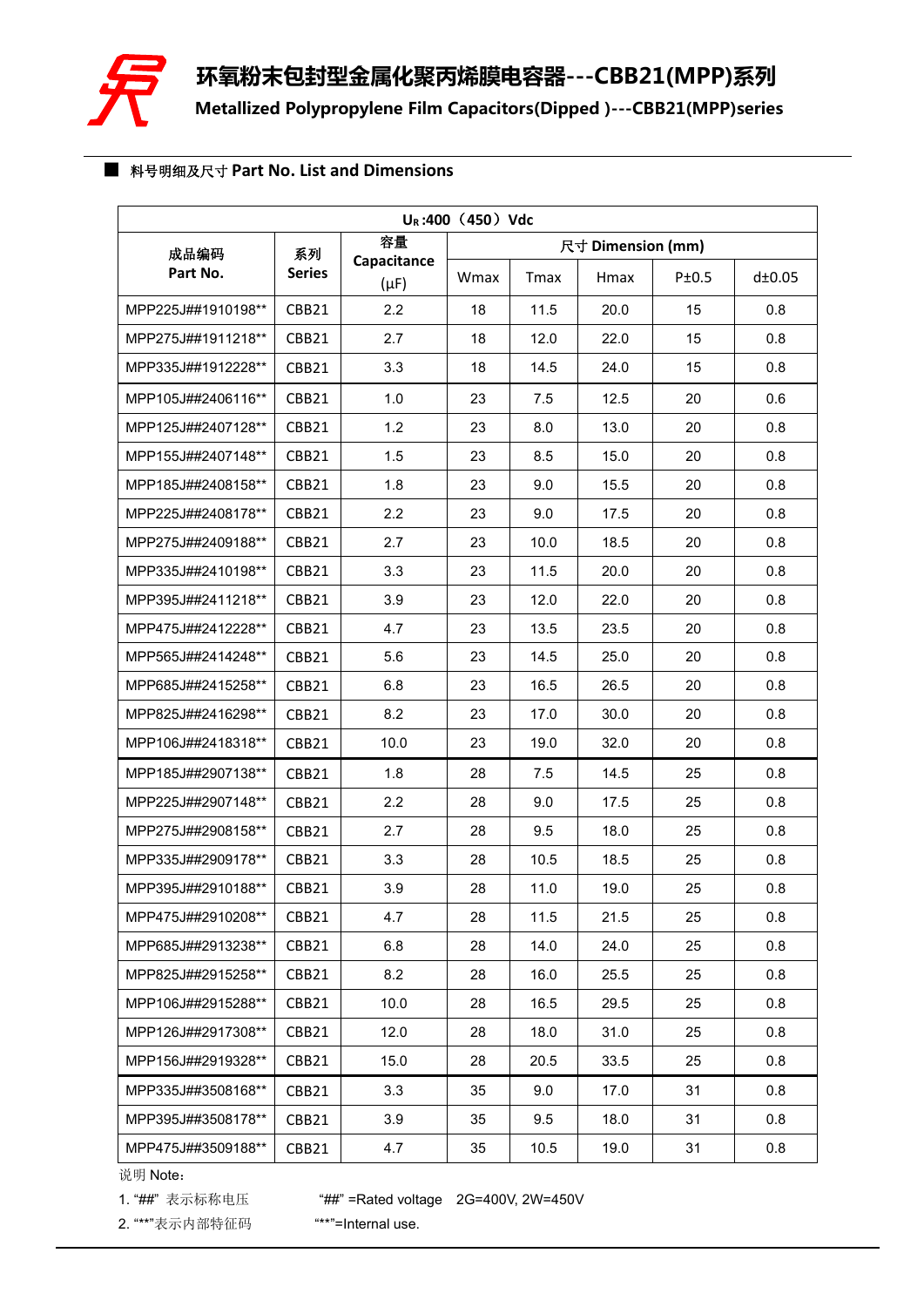

## ■ 料号明细及尺寸 **Part No. List and Dimensions**

| $U_R$ :400 (450) Vdc |                   |                          |      |                   |      |       |        |  |  |  |  |
|----------------------|-------------------|--------------------------|------|-------------------|------|-------|--------|--|--|--|--|
| 成品编码                 | 系列                | 容量                       |      | 尺寸 Dimension (mm) |      |       |        |  |  |  |  |
| Part No.             | <b>Series</b>     | Capacitance<br>$(\mu F)$ | Wmax | Tmax              | Hmax | P±0.5 | d±0.05 |  |  |  |  |
| MPP565J##3510208**   | CBB <sub>21</sub> | 5.6                      | 34   | 11.0              | 21.0 | 31    | 0.8    |  |  |  |  |
| MPP685J##3511218**   | CBB <sub>21</sub> | 6.8                      | 34   | 12.5              | 22.5 | 31    | 0.8    |  |  |  |  |
| MPP825J##3513238**   | CBB <sub>21</sub> | 8.2                      | 34   | 14.0              | 24.0 | 31    | 0.8    |  |  |  |  |
| MPP106J##3514248**   | CBB <sub>21</sub> | 10.0                     | 34   | 15.5              | 25.5 | 31    | 0.8    |  |  |  |  |
| MPP126J##3514288**   | CBB <sub>21</sub> | 12.0                     | 34   | 16.0              | 29.0 | 31    | 0.8    |  |  |  |  |
| MPP156J##3517308**   | CBB <sub>21</sub> | 15.0                     | 34   | 18.0              | 31.0 | 31    | 0.8    |  |  |  |  |
| MPP186J##3519328**   | CBB <sub>21</sub> | 18.0                     | 34   | 20.0              | 33.0 | 31    | 0.8    |  |  |  |  |
| MPP226J##3521348**   | CBB <sub>21</sub> | 22.0                     | 34   | 22.0              | 35.0 | 31    | 0.8    |  |  |  |  |

说明 Note:

1. "##"表示标称电压 \*\*\*\*\*\*\*\* =Rated voltage 2G=400V, 2W=450V

| $U_R$ :630Vdc      |                   |                          |      |                   |      |       |        |  |  |  |
|--------------------|-------------------|--------------------------|------|-------------------|------|-------|--------|--|--|--|
| 成品编码               | 系列                | 容量                       |      | 尺寸 Dimension (mm) |      |       |        |  |  |  |
| Part No.           | <b>Series</b>     | Capacitance<br>$(\mu F)$ | Wmax | Tmax              | Hmax | P±0.5 | d±0.05 |  |  |  |
| MPP102J2J1004075** | CBB21             | 0.001                    | 10.0 | 4.5               | 7.5  | 7.5   | 0.5    |  |  |  |
| MPP122J2J1004075** | CBB <sub>21</sub> | 0.0012                   | 10.0 | 4.5               | 8.0  | 7.5   | 0.5    |  |  |  |
| MPP152J2J1004075** | CBB21             | 0.0015                   | 10.0 | 5.0               | 8.5  | 7.5   | 0.5    |  |  |  |
| MPP182J2J1004075** | CBB21             | 0.0018                   | 10.0 | 5.5               | 9.0  | 7.5   | 0.5    |  |  |  |
| MPP222J2J1004075** | CBB21             | 0.0022                   | 10.0 | 5.5               | 8.0  | 7.5   | 0.5    |  |  |  |
| MPP272J2J1004075** | CBB <sub>21</sub> | 0.0027                   | 10.0 | 5.5               | 8.5  | 7.5   | 0.5    |  |  |  |
| MPP332J2J1004075** | CBB21             | 0.0033                   | 10.0 | 5.5               | 8.5  | 7.5   | 0.5    |  |  |  |
| MPP392J2J1004075** | CBB <sub>21</sub> | 0.0039                   | 10.0 | 5.5               | 8.5  | 7.5   | 0.5    |  |  |  |
| MPP472J2J1004075** | CBB <sub>21</sub> | 0.0047                   | 10.0 | 6.5               | 9.5  | 7.5   | 0.5    |  |  |  |
| MPP562J2J1004075** | CBB <sub>21</sub> | 0.0056                   | 10.0 | 5.0               | 8.5  | 7.5   | 0.5    |  |  |  |
| MPP682J2J1004075** | CBB <sub>21</sub> | 0.0068                   | 10.0 | 5.5               | 8.5  | 7.5   | 0.5    |  |  |  |
| MPP822J2J1004085** | CBB <sub>21</sub> | 0.0082                   | 10.0 | 5.5               | 9.0  | 7.5   | 0.5    |  |  |  |
| MPP103J2J1004075** | CBB21             | 0.01                     | 10.0 | 5.0               | 8.5  | 7.5   | 0.5    |  |  |  |
| MPP123J2J1004075** | CBB21             | 0.012                    | 10.0 | 5.5               | 9.0  | 7.5   | 0.5    |  |  |  |
| MPP153J2J1004075** | CBB21             | 0.015                    | 10.0 | 5.5               | 9.0  | 7.5   | 0.5    |  |  |  |
| MPP183J2J1004075** | CBB <sub>21</sub> | 0.018                    | 10.0 | 5.5               | 8.5  | 7.5   | 0.5    |  |  |  |
| MPP223J2J1004075** | CBB21             | 0.022                    | 10.0 | 5.5               | 9.0  | 7.5   | 0.5    |  |  |  |
| MPP273J2J1004075** | CBB <sub>21</sub> | 0.027                    | 10.0 | 6.0               | 9.5  | 7.5   | 0.5    |  |  |  |

2. "\*\*"表示内部特征码 "\*\*"=Internal use.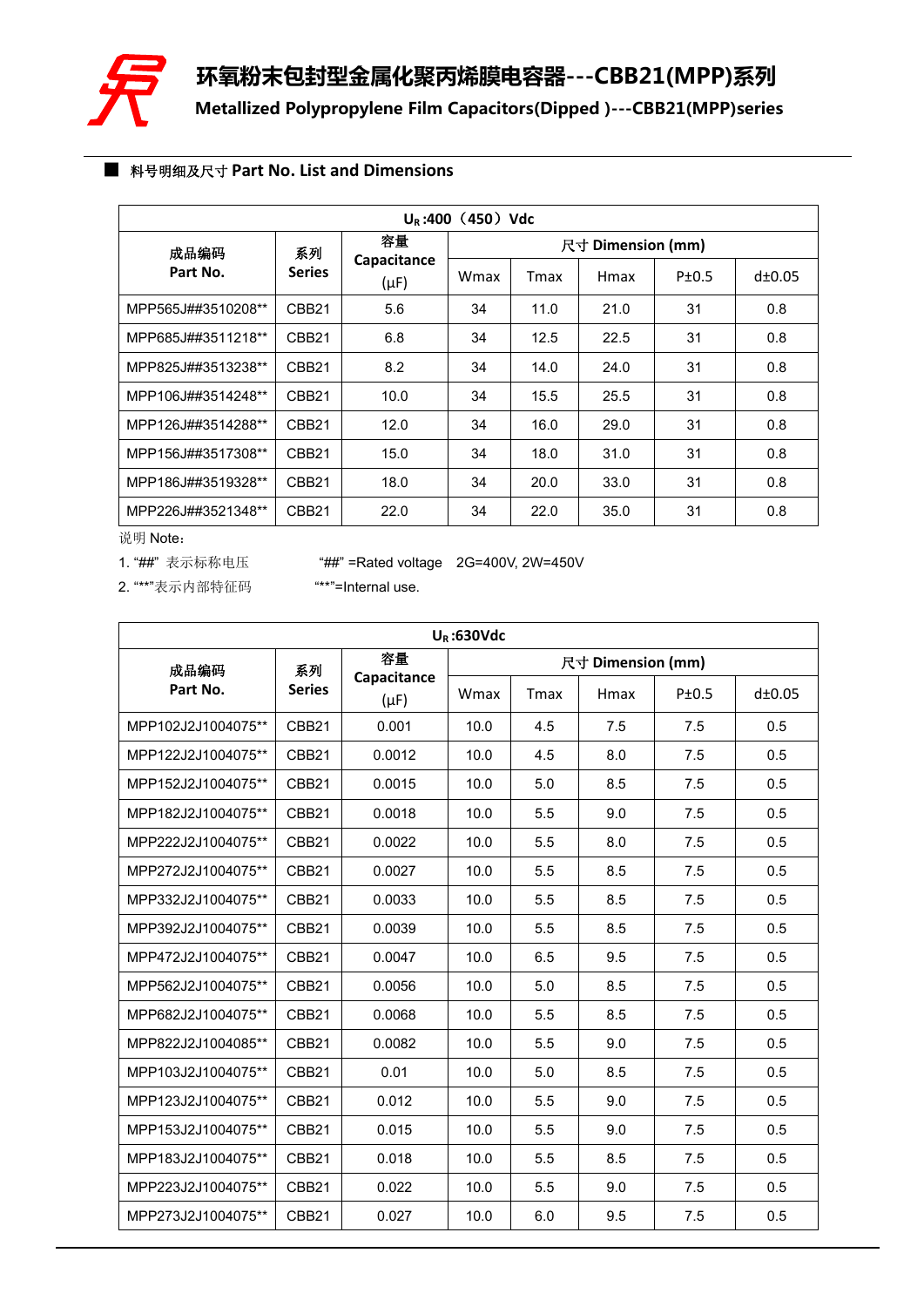

# ■料号明细及尺寸 **Part No. List and Dimensions**

| $U_R$ :630Vdc      |                   |                          |      |      |                   |       |        |  |  |  |
|--------------------|-------------------|--------------------------|------|------|-------------------|-------|--------|--|--|--|
| 成品编码               | 系列                | 容量                       |      |      | 尺寸 Dimension (mm) |       |        |  |  |  |
| Part No.           | <b>Series</b>     | Capacitance<br>$(\mu F)$ | Wmax | Tmax | Hmax              | P±0.5 | d±0.05 |  |  |  |
| MPP333J2J1004075** | CBB21             | 0.033                    | 10.0 | 5.5  | 8.5               | 7.5   | 0.5    |  |  |  |
| MPP393J2J1004075** | CBB21             | 0.039                    | 10.0 | 5.5  | 9.0               | 7.5   | 0.5    |  |  |  |
| MPP473J2J1004075** | CBB21             | 0.047                    | 10.0 | 5.5  | 8.5               | 7.5   | 0.5    |  |  |  |
| MPP563J2J1004075** | CBB21             | 0.056                    | 10.0 | 6.0  | 9.0               | 7.5   | 0.5    |  |  |  |
| MPP683J2J1005085** | CBB <sub>21</sub> | 0.068                    | 10.0 | 6.0  | 9.0               | 7.5   | 0.5    |  |  |  |
| MPP823J2J1004105** | CBB21             | 0.082                    | 10.0 | 6.5  | 11.5              | 7.5   | 0.5    |  |  |  |
| MPP104J2J1005105** | CBB <sub>21</sub> | 0.1                      | 10.0 | 6.5  | 11.5              | 7.5   | 0.5    |  |  |  |
| MPP124J2J1005115** | CBB <sub>21</sub> | 0.12                     | 10.0 | 7.0  | 12.0              | 7.5   | 0.5    |  |  |  |
| MPP154J2J1006125** | CBB21             | 0.15                     | 10.0 | 6.5  | 13.5              | 7.5   | 0.5    |  |  |  |
| MPP184J2J1006135** | CBB <sub>21</sub> | 0.18                     | 10.0 | 7.0  | 14.0              | 7.5   | 0.5    |  |  |  |
| MPP224J2J1007145** | CBB <sub>21</sub> | 0.22                     | 10.0 | 8.0  | 15.0              | 7.5   | 0.5    |  |  |  |
| MPP102J2J1304075** | CBB21             | 0.001                    | 13.0 | 5.0  | 9.0               | 10.0  | 0.5    |  |  |  |
| MPP122J2J1304075** | CBB21             | 0.0012                   | 13.0 | 5.5  | 9.5               | 10.0  | 0.5    |  |  |  |
| MPP152J2J1304085** | CBB21             | 0.0015                   | 13.0 | 5.5  | 9.0               | 10.0  | 0.5    |  |  |  |
| MPP182J2J1304075** | CBB <sub>21</sub> | 0.0018                   | 13.0 | 5.0  | 8.5               | 10.0  | 0.5    |  |  |  |
| MPP222J2J1304075** | CBB21             | 0.0022                   | 13.0 | 5.5  | 8.5               | 10.0  | 0.5    |  |  |  |
| MPP272J2J1304075** | CBB21             | 0.0027                   | 13.0 | 5.0  | 8.5               | 10.0  | 0.5    |  |  |  |
| MPP332J2J1304085** | CBB <sub>21</sub> | 0.0033                   | 13.0 | 5.5  | 9.0               | 10.0  | 0.5    |  |  |  |
| MPP392J2J1304075** | CBB21             | 0.0039                   | 13.0 | 5.5  | 8.5               | 10.0  | 0.5    |  |  |  |
| MPP472J2J1304085** | CBB21             | 0.0047                   | 13.0 | 5.5  | 8.5               | 10.0  | 0.5    |  |  |  |
| MPP562J2J1304075** | CBB21             | 0.0056                   | 13.0 | 5.5  | 8.5               | 10.0  | 0.5    |  |  |  |
| MPP682J2J1304075** | CBB21             | 0.0068                   | 13.0 | 5.5  | 8.5               | 10.0  | 0.5    |  |  |  |
| MPP822J2J1304075** | CBB <sub>21</sub> | 0.0082                   | 13.0 | 5.5  | 8.5               | 10.0  | 0.5    |  |  |  |
| MPP103J2J1304085** | CBB21             | 0.01                     | 13.0 | 5.5  | 8.5               | 10.0  | 0.5    |  |  |  |
| MPP123J2J1304095** | CBB21             | 0.012                    | 13.0 | 5.5  | 10.5              | 10.0  | 0.5    |  |  |  |
| MPP153J2J1304075** | CBB <sub>21</sub> | 0.015                    | 13.0 | 5.0  | 8.5               | 10.0  | 0.5    |  |  |  |
| MPP183J2J1304075** | CBB21             | 0.018                    | 13.0 | 5.5  | 9.5               | 10.0  | 0.5    |  |  |  |
| MPP223J2J1304075** | CBB <sub>21</sub> | 0.022                    | 13.0 | 6.0  | 9.0               | 10.0  | 0.5    |  |  |  |
| MPP273J2J1304075** | CBB21             | 0.027                    | 13.0 | 5.5  | 9.5               | 10.0  | 0.5    |  |  |  |
| MPP333J2J1304075** | CBB <sub>21</sub> | 0.033                    | 13.0 | 5.5  | 9.0               | 10.0  | 0.5    |  |  |  |

说明 Note: "\*\*"表示内部特征码 "\*\*"=Internal use.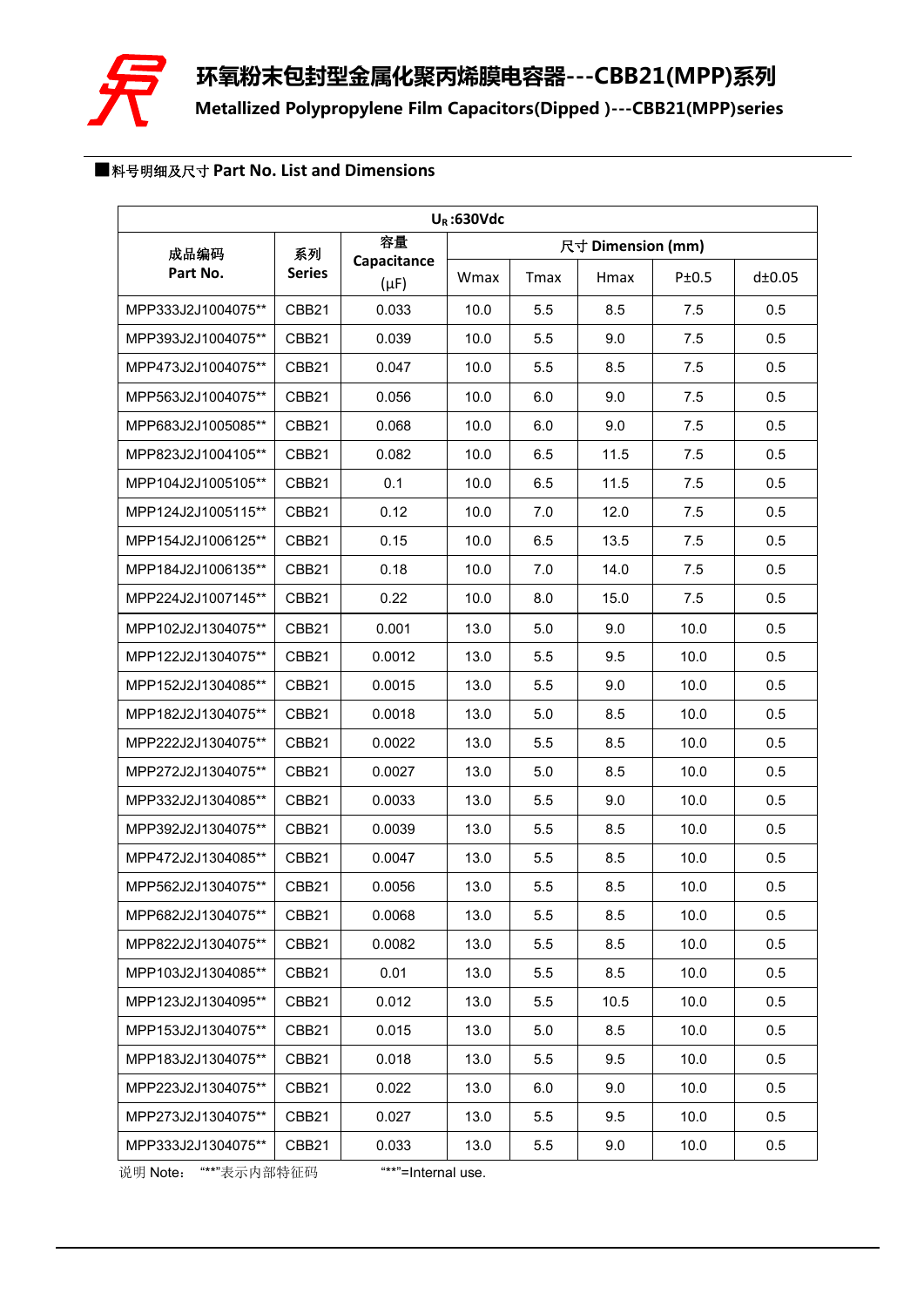

## ■料号明细及尺寸 **Part No. List and Dimensions**

| $U_R$ :630Vdc      |                   |                          |      |             |                   |       |        |  |  |  |
|--------------------|-------------------|--------------------------|------|-------------|-------------------|-------|--------|--|--|--|
| 成品编码               | 系列                | 容量                       |      |             | 尺寸 Dimension (mm) |       |        |  |  |  |
| Part No.           | <b>Series</b>     | Capacitance<br>$(\mu F)$ | Wmax | <b>Tmax</b> | Hmax              | P±0.5 | d±0.05 |  |  |  |
| MPP393J2J1304075** | CBB21             | 0.039                    | 13.0 | 5.5         | 9.0               | 10.0  | 0.5    |  |  |  |
| MPP473J2J1304075** | CBB <sub>21</sub> | 0.047                    | 13.0 | 5.5         | 9.0               | 10.0  | 0.5    |  |  |  |
| MPP563J2J1304075** | CBB21             | 0.056                    | 13.0 | 5.5         | 9.0               | 10.0  | 0.5    |  |  |  |
| MPP683J2J1304075** | CBB21             | 0.068                    | 13.0 | 5.0         | 8.5               | 10.0  | 0.5    |  |  |  |
| MPP823J2J1304075** | CBB21             | 0.082                    | 13.0 | 5.5         | 9.0               | 10.0  | 0.5    |  |  |  |
| MPP104J2J1304095** | CBB <sub>21</sub> | 0.1                      | 13.0 | 5.5         | 10.5              | 10.0  | 0.5    |  |  |  |
| MPP124J2J1304105** | CBB21             | 0.12                     | 13.0 | 5.5         | 10.5              | 10.0  | 0.5    |  |  |  |
| MPP154J2J1305105** | CBB21             | 0.15                     | 13.0 | 6.5         | 12.0              | 10.0  | 0.5    |  |  |  |
| MPP184J2J1306116** | CBB <sub>21</sub> | 0.18                     | 13.0 | 7.0         | 12.0              | 10.0  | 0.6    |  |  |  |
| MPP224J2J1306126** | CBB <sub>21</sub> | 0.22                     | 13.0 | 7.5         | 14.5              | 10.0  | 0.6    |  |  |  |
| MPP274J2J1306136** | CBB21             | 0.27                     | 13.0 | 7.5         | 14.5              | 10.0  | 0.6    |  |  |  |
| MPP334J2J1307146** | CBB <sub>21</sub> | 0.33                     | 13.0 | 8.5         | 15.5              | 10.0  | 0.6    |  |  |  |
| MPP394J2J1307166** | CBB21             | 0.39                     | 13.0 | 8.5         | 16.5              | 10.0  | 0.6    |  |  |  |
| MPP474J2J1308176** | CBB <sub>21</sub> | 0.47                     | 13.0 | 9.5         | 18.0              | 10.0  | 0.6    |  |  |  |
| MPP224J2J1904106** | CBB21             | 0.22                     | 18.0 | 6.0         | 11.0              | 15.0  | 0.6    |  |  |  |
| MPP274J2J1905106** | CBB <sub>21</sub> | 0.27                     | 18.0 | 6.5         | 11.5              | 15.0  | 0.6    |  |  |  |
| MPP334J2J1905126** | CBB21             | 0.33                     | 18.0 | 6.5         | 13.0              | 15.0  | 0.6    |  |  |  |
| MPP394J2J1906126** | CBB <sub>21</sub> | 0.39                     | 18.0 | 7.0         | 13.5              | 15.0  | 0.6    |  |  |  |
| MPP474J2J1906136** | CBB <sub>21</sub> | 0.47                     | 18.0 | 7.5         | 14.5              | 15.0  | 0.6    |  |  |  |
| MPP564J2J1907148** | CBB21             | 0.56                     | 18.0 | 8.0         | 15.0              | 15.0  | 0.8    |  |  |  |
| MPP684J2J1907168** | CBB21             | 0.68                     | 18.0 | 8.5         | 17.0              | 15.0  | 0.8    |  |  |  |
| MPP824J2J1908178** | CBB21             | 0.82                     | 18.0 | 9.0         | 17.5              | 15.0  | 0.8    |  |  |  |
| MPP105J2J1909198** | CBB <sub>21</sub> | 1.0                      | 18.0 | 9.5         | 19.5              | 15.0  | 0.8    |  |  |  |
| MPP125J2J1910208** | CBB21             | 1.2                      | 18.0 | 11.0        | 21.0              | 15.0  | 0.8    |  |  |  |
| MPP155J2J1911218** | CBB <sub>21</sub> | 1.5                      | 18.0 | 12.5        | 22.5              | 15.0  | 0.8    |  |  |  |
| MPP474J2J2406116** | CBB21             | 0.47                     | 23.0 | 7.0         | 12.0              | 20.0  | 0.6    |  |  |  |
| MPP564J2J2406116** | CBB <sub>21</sub> | 0.56                     | 23.0 | 7.5         | 13.5              | 20.0  | 0.6    |  |  |  |
| MPP684J2J2406136** | CBB <sub>21</sub> | 0.68                     | 23.0 | 7.5         | 14.0              | 20.0  | 0.6    |  |  |  |
| MPP824J2J2407148** | CBB21             | 0.82                     | 23.0 | 8.0         | 15.0              | 20.0  | 0.8    |  |  |  |
| MPP105J2J2407168** | CBB <sub>21</sub> | 1.0                      | 23.0 | 9.5         | 17.5              | 20.0  | 0.8    |  |  |  |
| MPP125J2J2408178** | CBB <sub>21</sub> | 1.2                      | 23.0 | 9.5         | 18.0              | 20.0  | 0.8    |  |  |  |

说明 Note:"\*\*"表示内部特征码 "\*\*"=Internal use.